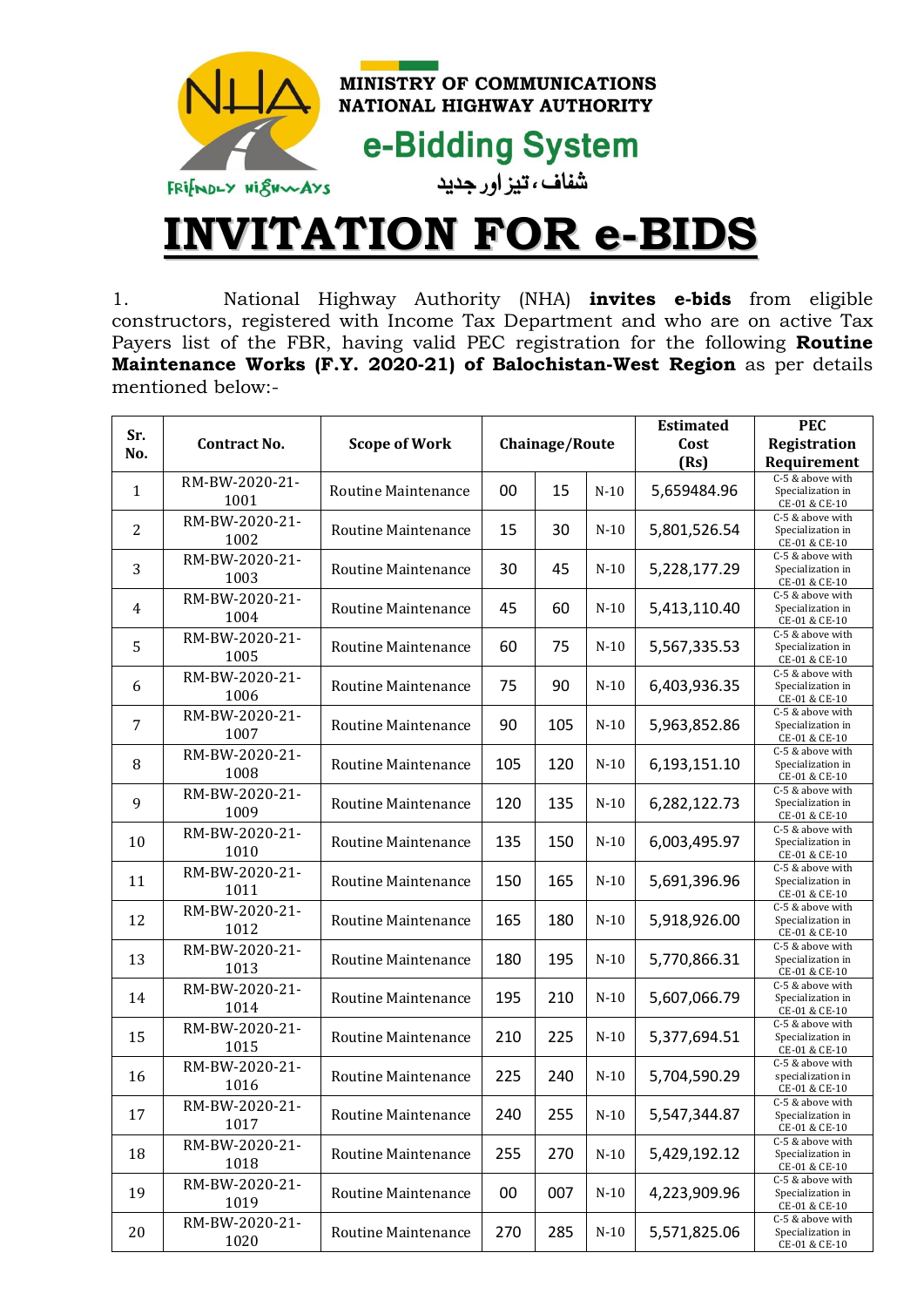| 21 | RM-BW-2020-21-<br>1021 | Routine Maintenance        | 285 | 300 | $N-10$ | 5,598,336.09 | C-5 & above with<br>Specialization in<br>CE-01 & CE-10 |
|----|------------------------|----------------------------|-----|-----|--------|--------------|--------------------------------------------------------|
| 22 | RM-BW-2020-21-<br>1022 | <b>Routine Maintenance</b> | 300 | 315 | $N-10$ | 4,722,540.86 | C-5 & above with<br>Specialization in<br>CE-01 & CE-10 |
| 23 | RM-BW-2020-21-<br>1023 | Routine Maintenance        | 315 | 330 | $N-10$ | 4,255,049.34 | C-5 & above with<br>Specialization in<br>CE-01 & CE-10 |
| 24 | RM-BW-2020-21-<br>1024 | Routine Maintenance        | 330 | 345 | $N-10$ | 2,920,725.92 | C-5 & above with<br>Specialization in<br>CE-01 & CE-10 |
| 25 | RM-BW-2020-21-<br>1025 | Routine Maintenance        | 345 | 360 | $N-10$ | 7,740,296.74 | C-5 & above with<br>Specialization in<br>CE-01 & CE-10 |
| 26 | RM-BW-2020-21-<br>1026 | <b>Routine Maintenance</b> | 360 | 375 | $N-10$ | 7,259,376.05 | C-5 & above with<br>Specialization in<br>CE-01 & CE-10 |
| 27 | RM-BW-2020-21-<br>1027 | Routine Maintenance        | 375 | 390 | $N-10$ | 2,575,618.71 | C-5 & above with<br>Specialization in<br>CE-01 & CE-10 |
| 28 | RM-BW-2020-21-<br>1028 | Routine Maintenance        | 390 | 405 | $N-10$ | 2,948,921.05 | C-5 & above with<br>Specialization in<br>CE-01 & CE-10 |
| 29 | RM-BW-2020-21-<br>1029 | Routine Maintenance        | 405 | 420 | $N-10$ | 4,119,057.84 | C-5 & above with<br>Specialization in<br>CE-01 & CE-10 |
| 30 | RM-BW-2020-21-<br>1030 | <b>Routine Maintenance</b> | 420 | 435 | $N-10$ | 2,565,126.41 | C-5 & above with<br>Specialization in<br>CE-01 & CE-10 |
| 31 | RM-BW-2020-21-<br>1031 | Routine Maintenance        | 435 | 450 | $N-10$ | 5,103,748.66 | C-5 & above with<br>Specialization in<br>CE-01 & CE-10 |
| 32 | RM-BW-2020-21-<br>1032 | <b>Routine Maintenance</b> | 450 | 465 | $N-10$ | 3,828,754.53 | C-5 & above with<br>Specialization in<br>CE-01 & CE-10 |
| 33 | RM-BW-2020-21-<br>1033 | Routine Maintenance        | 465 | 480 | $N-10$ | 5,207,442.45 | C-5 & above with<br>Specialization in<br>CE-01 & CE-10 |
| 34 | RM-BW-2020-21-<br>1034 | Routine Maintenance        | 480 | 495 | $N-10$ | 4,659,298.33 | C-5 & above with<br>Specialization in<br>CE-01 & CE-10 |
| 35 | RM-BW-2020-21-<br>1035 | Routine Maintenance        | 495 | 510 | $N-10$ | 4,949,007.26 | C-5 & above with<br>Specialization in<br>CE-01 & CE-10 |
| 36 | RM-BW-2020-21-<br>1036 | Routine Maintenance        | 510 | 525 | $N-10$ | 5,296,285.39 | C-5 & above with<br>Specialization in<br>CE-01 & CE-10 |
| 37 | RM-BW-2020-21-<br>1037 | Routine Maintenance        | 525 | 540 | $N-10$ | 5,148,032.17 | C-5 & above with<br>Specialization in<br>CE-01 & CE-10 |
| 38 | RM-BW-2020-21-<br>1038 | Routine Maintenance        | 540 | 555 | $N-10$ | 5,781,158.77 | C-5 & above with<br>Specialization in<br>CE-01 & CE-10 |
| 39 | RM-BW-2020-21-<br>1039 | Routine Maintenance        | 555 | 570 | $N-10$ | 4,536,428.00 | C-5 & above with<br>Specialization in<br>CE-01 & CE-10 |
| 40 | RM-BW-2020-21-<br>1040 | Routine Maintenance        | 570 | 583 | $N-10$ | 4,391,710.59 | C-5 & above with<br>Specialization in<br>CE-01 & CE-10 |
| 41 | RM-BW-2020-21-<br>1041 | Routine Maintenance        | 000 | 15  | $N-10$ | 6,869,365.60 | C-5 & above with<br>Specialization in<br>CE-01 & CE-10 |
| 42 | RM-BW-2020-21-<br>1042 | Routine Maintenance        | 15  | 31  | $N-10$ | 4,984,145.75 | C-5 & above with<br>Specialization in<br>CE-01 & CE-10 |
| 43 | RM-BW-2020-21-<br>1043 | Routine Maintenance        | 000 | 009 | $N-10$ | 4,844,013.89 | C-5 & above with<br>Specialization in<br>CE-01 & CE-10 |
| 44 | RM-BW-2020-21-<br>1044 | Routine Maintenance        | 000 | 004 | $N-10$ | 2,890,306.57 | C-5 & above with<br>Specialization in<br>CE-01 & CE-10 |
| 45 | RM-BW-2020-21-<br>1045 | Routine Maintenance        | 000 | 15  | $M-8$  | 8,182,717.52 | C-5 & above with<br>Specialization in<br>CE-01 & CE-10 |
| 46 | RM-BW-2020-21-<br>1046 | Routine Maintenance        | 15  | 30  | $M-8$  | 8,616,085.93 | C-5 & above with<br>Specialization in<br>CE-01 & CE-10 |
| 47 | RM-BW-2020-21-<br>1047 | Routine Maintenance        | 30  | 45  | $M-8$  | 8,532,789.10 | C-5 & above with<br>Specialization in<br>CE-01 & CE-10 |
| 48 | RM-BW-2020-21-<br>1048 | Routine Maintenance        | 45  | 60  | $M-8$  | 8,740,522.16 | C-5 & above with<br>Specialization in<br>CE-01 & CE-10 |
| 49 | RM-BW-2020-21-<br>1049 | Routine Maintenance        | 60  | 75  | $M-8$  | 7,571,772.12 | C-5 & above with<br>Specialization in<br>CE-01 & CE-10 |
| 50 | RM-BW-2020-21-<br>1050 | Routine Maintenance        | 75  | 90  | $M-8$  | 7,571,772.12 | C-5 & above with<br>Specialization in<br>CE-01 & CE-10 |
| 51 | RM-BW-2020-21-<br>1051 | Routine Maintenance        | 90  | 105 | $M-8$  | 7,275,656.65 | C-5 & above with<br>Specialization in<br>CE-01 & CE-10 |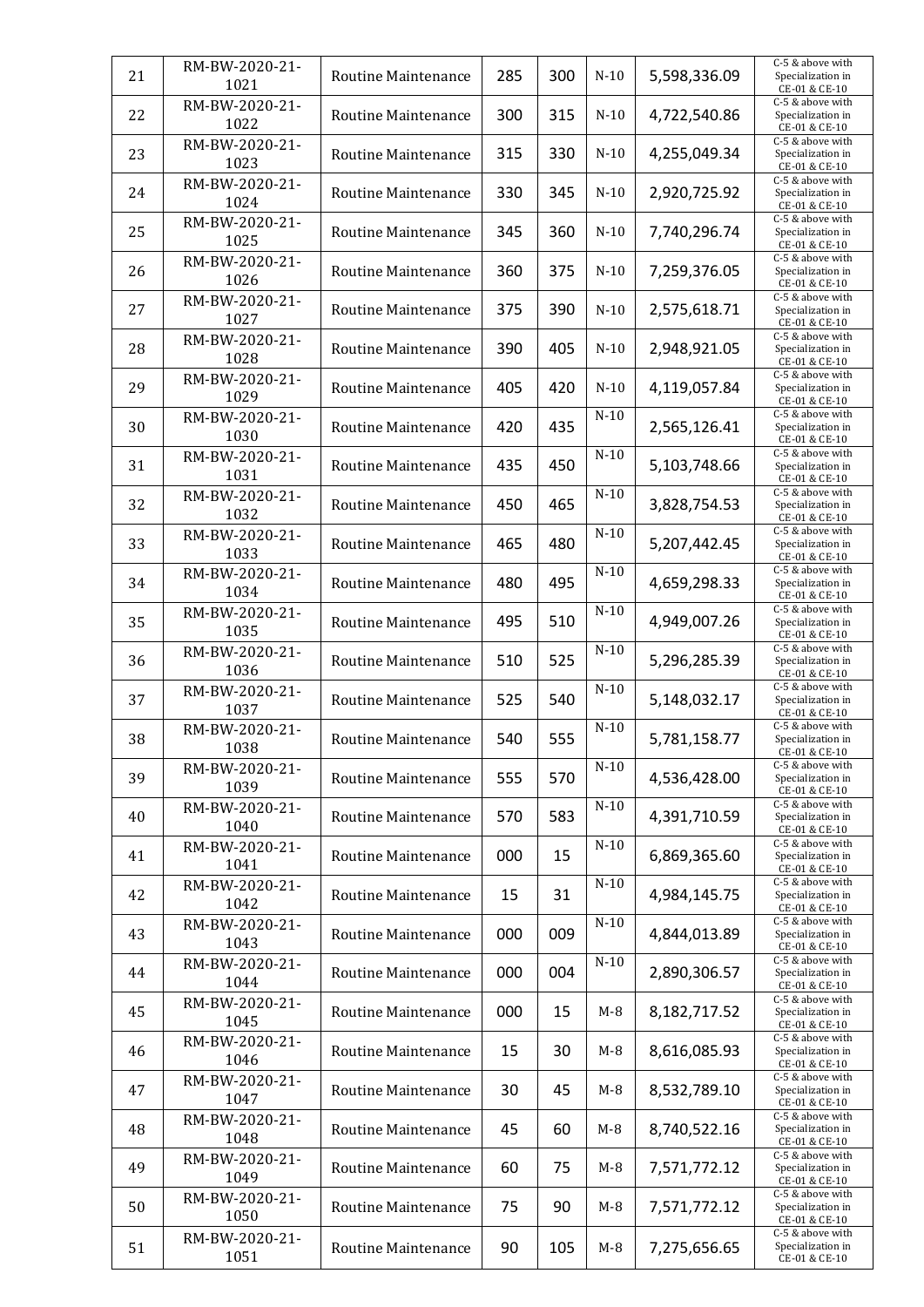| 52 | RM-BW-2020-21-<br>1052 | Routine Maintenance        | 105 | 120 | $M-8$  | 10,577,492.28 | C-5 & above with<br>Specialization in<br>CE-01 & CE-10 |
|----|------------------------|----------------------------|-----|-----|--------|---------------|--------------------------------------------------------|
| 53 | RM-BW-2020-21-<br>1053 | Routine Maintenance        | 120 | 135 | $M-8$  | 7,681,446.65  | C-5 & above with<br>Specialization in<br>CE-01 & CE-10 |
| 54 | RM-BW-2020-21-<br>1054 | <b>Routine Maintenance</b> | 135 | 150 | $M-8$  | 7,743,265.49  | C-5 & above with<br>Specialization in<br>CE-01 & CE-10 |
| 55 | RM-BW-2020-21-<br>1055 | Routine Maintenance        | 150 | 165 | $M-8$  | 7,805,919.46  | C-5 & above with<br>Specialization in<br>CE-01 & CE-10 |
| 56 | RM-BW-2020-21-<br>1056 | Routine Maintenance        | 165 | 183 | $M-8$  | 8,321,457.44  | C-5 & above with<br>Specialization in<br>CE-01 & CE-10 |
| 57 | RM-BW-2020-21-<br>1057 | Routine Maintenance        | 183 | 200 | $M-8$  | 8,016,834.93  | C-5 & above with<br>Specialization in<br>CE-01 & CE-10 |
| 58 | RM-BW-2020-21-<br>1058 | Routine Maintenance        | 000 | 012 | $M-8$  | 5,199,152.30  | C-5 & above with<br>Specialization in<br>CE-01 & CE-10 |
| 59 | RM-BW-2020-21-<br>1059 | <b>Routine Maintenance</b> | 170 | 185 | $N-85$ | 5,249,848.69  | C-5 & above with<br>Specialization in<br>CE-01 & CE-10 |
| 60 | RM-BW-2020-21-<br>1060 | Routine Maintenance        | 185 | 200 | $N-85$ | 5,220,797.64  | C-5 & above with<br>Specialization in<br>CE-01 & CE-10 |
| 61 | RM-BW-2020-21-<br>1061 | Routine Maintenance        | 200 | 215 | $N-85$ | 6,512,983.06  | C-5 & above with<br>Specialization in<br>CE-01 & CE-10 |
| 62 | RM-BW-2020-21-<br>1062 | <b>Routine Maintenance</b> | 215 | 230 | $N-85$ | 6,518,083.01  | C-5 & above with<br>Specialization in<br>CE-01 & CE-10 |
| 63 | RM-BW-2020-21-<br>1063 | <b>Routine Maintenance</b> | 230 | 245 | $N-85$ | 6,288,644.11  | C-5 & above with<br>Specialization in<br>CE-01 & CE-10 |
| 64 | RM-BW-2020-21-<br>1064 | Routine Maintenance        | 245 | 260 | $N-85$ | 3,942,884.75  | C-5 & above with<br>Specialization in<br>CE-01 & CE-10 |
| 65 | RM-BW-2020-21-<br>1065 | Routine Maintenance        | 260 | 275 | $N-85$ | 3,937,569.91  | C-5 & above with<br>Specialization in<br>CE-01 & CE-10 |
| 66 | RM-BW-2020-21-<br>1066 | Routine Maintenance        | 275 | 290 | $N-85$ | 7,060,316.44  | C-5 & above with<br>Specialization in<br>CE-01 & CE-10 |
| 67 | RM-BW-2020-21-<br>1067 | Routine Maintenance        | 290 | 305 | $N-85$ | 5,866,663.65  | C-5 & above with<br>Specialization in<br>CE-01 & CE-10 |
| 68 | RM-BW-2020-21-<br>1068 | Routine Maintenance        | 305 | 320 | $N-85$ | 7,076,507.87  | C-5 & above with<br>Specialization in<br>CE-01 & CE-10 |
| 69 | RM-BW-2020-21-<br>1069 | <b>Routine Maintenance</b> | 320 | 335 | $N-85$ | 7,556,380.30  | C-5 & above with<br>Specialization in<br>CE-01 & CE-10 |
| 70 | RM-BW-2020-21-<br>1070 | Routine Maintenance        | 335 | 350 | $N-85$ | 6,587,476.03  | C-5 & above with<br>Specialization in<br>CE-01 & CE-10 |
| 71 | RM-BW-2020-21-<br>1071 | Routine Maintenance        | 350 | 365 | $N-85$ | 7,479,127.24  | C-5 & above with<br>Specialization in<br>CE-01 & CE-10 |
| 72 | RM-BW-2020-21-<br>1072 | Routine Maintenance        | 365 | 380 | $N-85$ | 4,748,061.83  | C-5 & above with<br>Specialization in<br>CE-01 & CE-10 |
| 73 | RM-BW-2020-21-<br>1073 | Routine Maintenance        | 380 | 395 | $N-85$ | 7,747,965.42  | C-5 & above with<br>Specialization in<br>CE-01 & CE-10 |
| 74 | RM-BW-2020-21-<br>1074 | Routine Maintenance        | 395 | 410 | $N-85$ | 8,405,336.22  | C-5 & above with<br>Specialization in<br>CE-01 & CE-10 |
| 75 | RM-BW-2020-21-<br>1075 | Routine Maintenance        | 410 | 425 | $N-85$ | 8,932,581.86  | C-5 & above with<br>Specialization in<br>CE-01 & CE-10 |
| 76 | RM-BW-2020-21-<br>1076 | Routine Maintenance        | 425 | 438 | $N-85$ | 9,386,570.03  | C-5 & above with<br>Specialization in<br>CE-01 & CE-10 |

2. The Bidding shall be carried out through NHA e-bidding system **[www.ebidding.nha.gov.pk](http://www.ebidding.nha.gov.pk/)**. Constructors having valid PEC registration certificate are required to create their "Online User Account" for participation in the bidding of Maintenance Works. User Guide and video tutorial, illustrating the steps to create "Online User Account" are available on homepage of NHA e-bidding website. Access to "**NHA e-bidding system"** for bidding, will be granted upon submission of pre-requisite documents as per guideline. Bid submitted, by using NHA e-bidding system, will only be considered, whereas other bids will be rejected. User guide and video tutorial